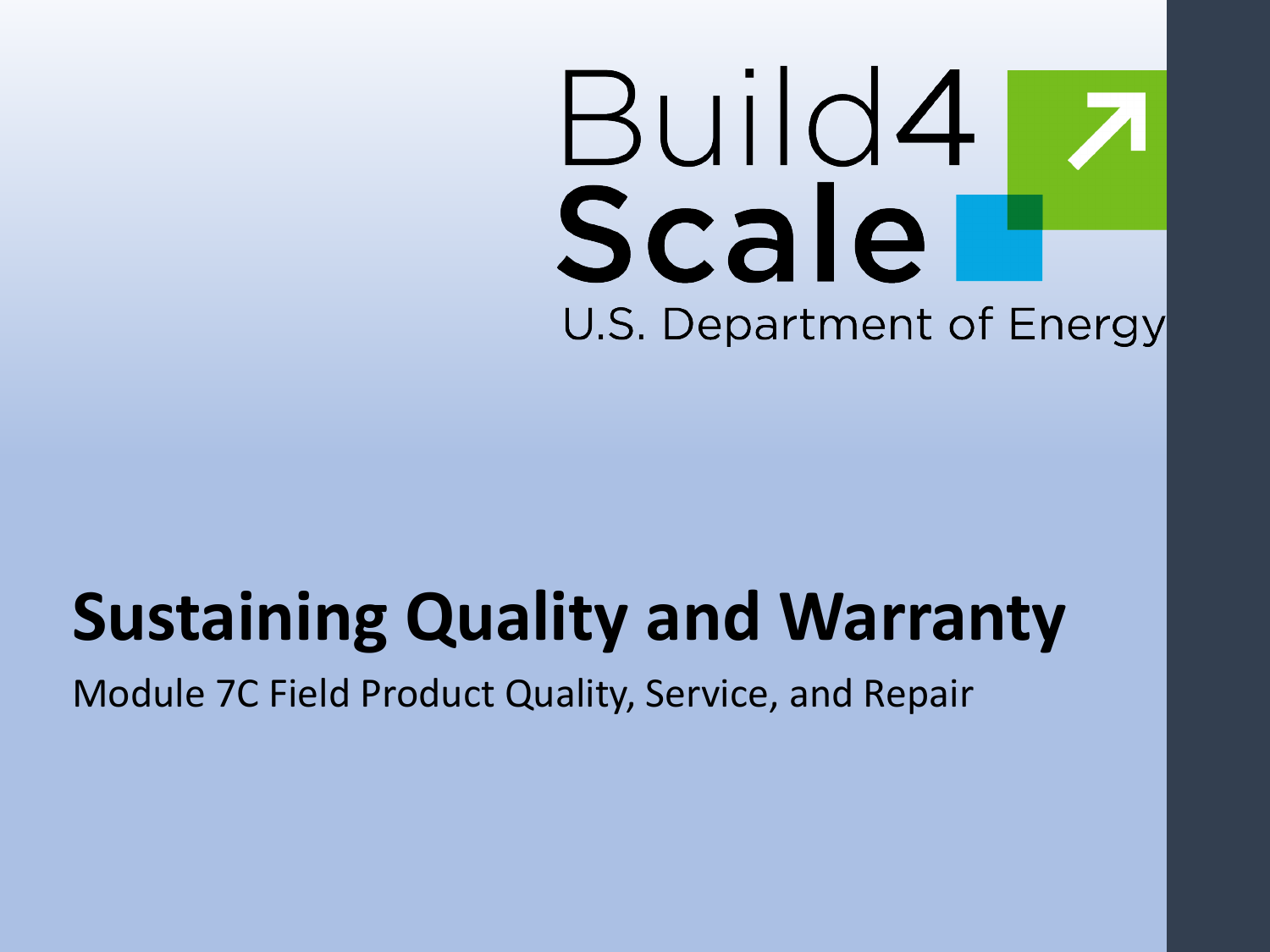#### **Motivation**

*Why is this module important?*

 $\Box$  Customer reliability expectations (in the field) drive upstream manufacturing and design quality goals

**Proactive in -field, use -monitoring activities with appropriate feedback mechanisms enable the following** :

- $\Box$  Early identification of unexpected failure trends
- $\square$  Prioritization of corrective actions based on root cause and value
- $\Box$  Reduced cost through early resolution of problems



**Field Product Quality, Service, and Repair** 

LLS DEPARTMENT OF ENFRGY . OFFICE OF ENFRGY FEEICIENCY & RENEWABLE ENFRGY

 $\overline{\phantom{a}}$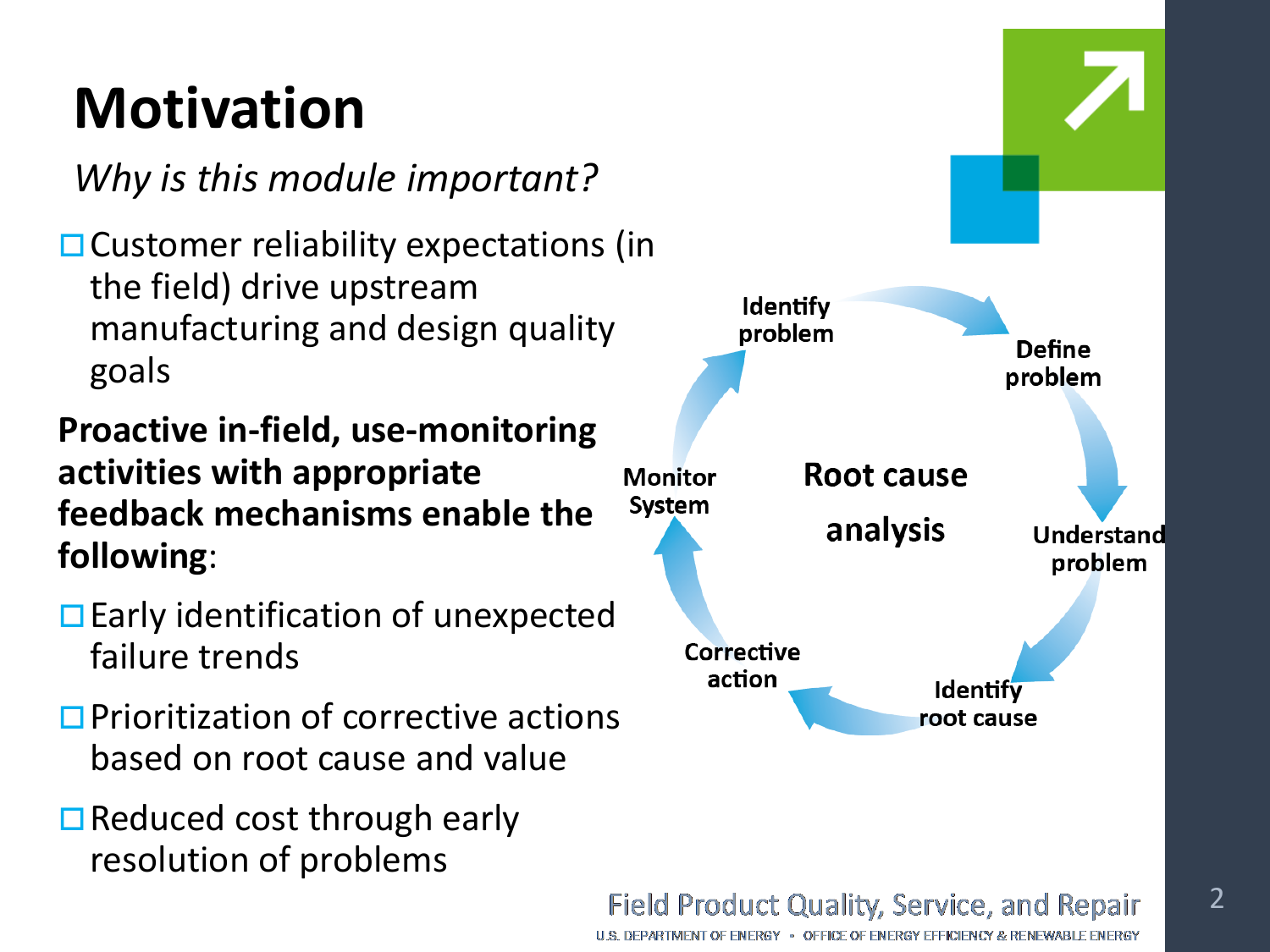

3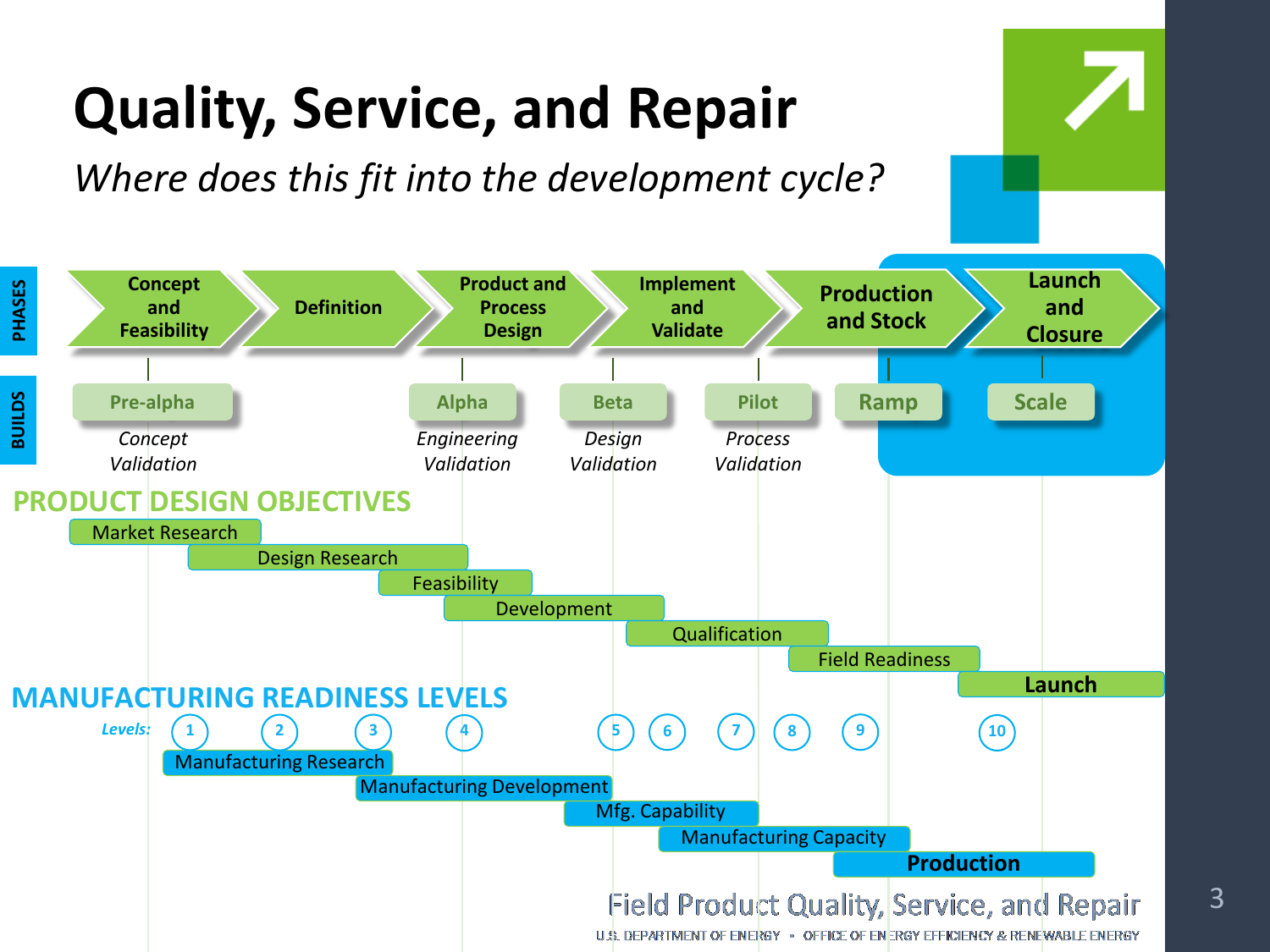#### **Module Outline**

 $\square$  Learning objectives

 $\Box$  Information for field quality, service, and repair

- $\square$  Data analysis and corrective action prioritization
- $\Box$  Complaint resolution—warranty and post warranty



4

#### **Field Product Quality, Service, and Repair** U.S. DEPARTMENT OF ENERGY . OFFICE OF ENERGY EFFICIENCY & RENEWABLE ENERGY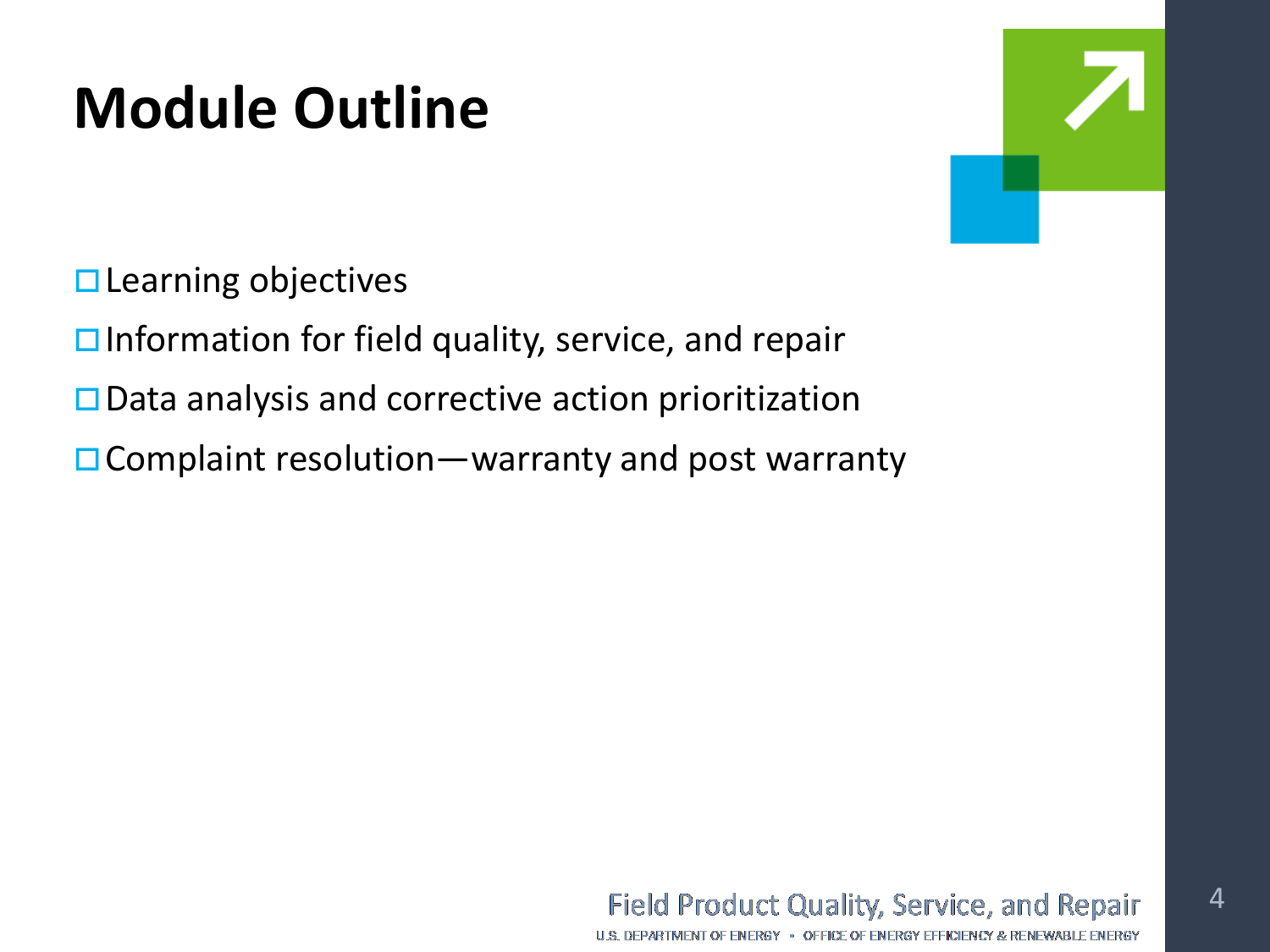#### **Learning Objectives**



- $\Box$  LO1. Understand how to analyze product reliability and test data over time in a value-driven manner
- □ LO2. Understand the data and feedback loop to prioritize and implement corrective actions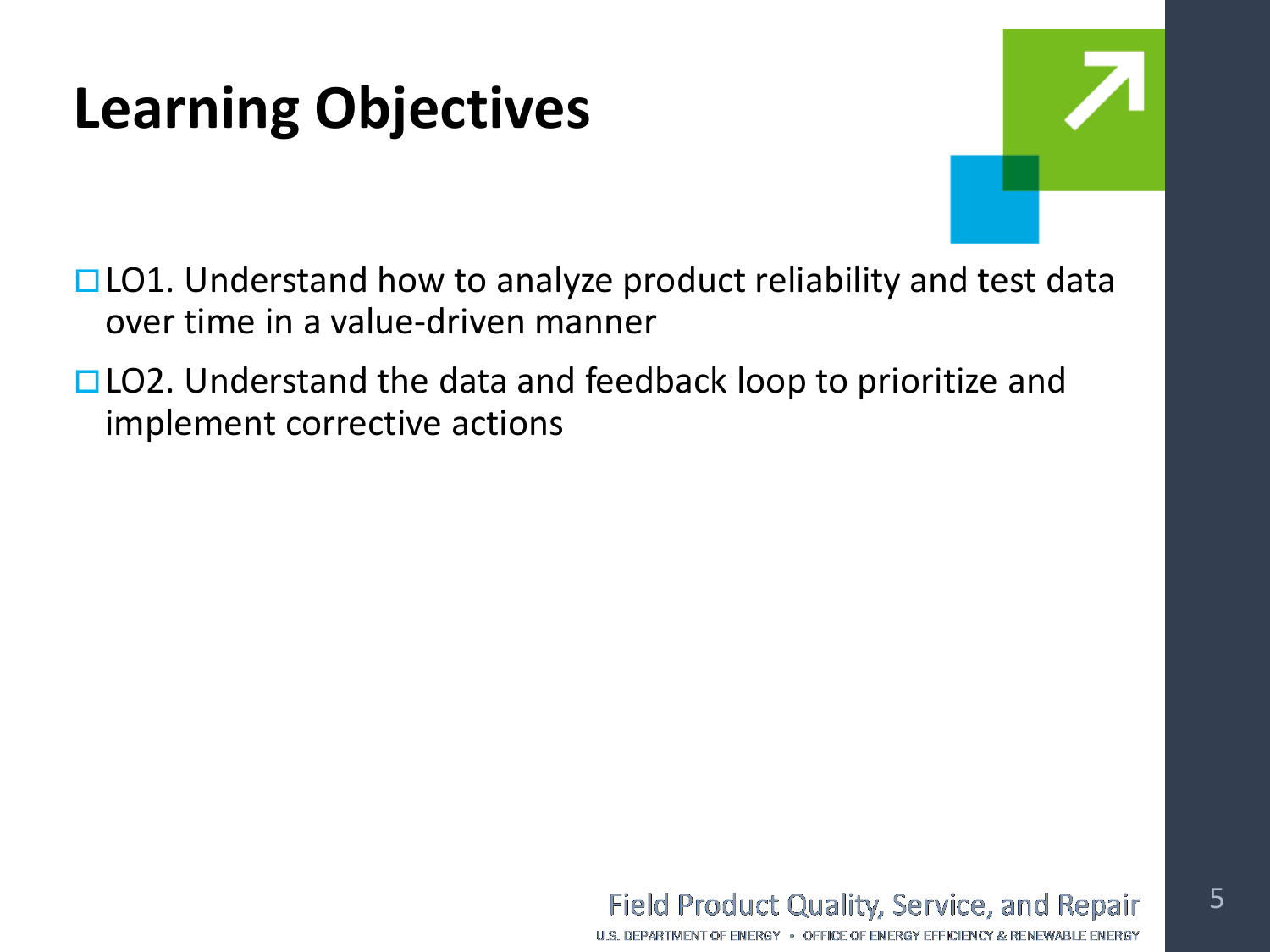# **Field, Quality, Service, and Repair**

*Information drivers*

□ Customer satisfaction drives your product's market performance

- $\square$  Data obtained from root cause analysis answer the following questions:
	- —What are the primary root causes for product failures?
	- —Were the original quality and reliability goals appropriate?
	- —Does the manufacturing process enable field reliability goals?
	- —Will the reliability predictions be confirmed over the life of the product?



#### **Field Product Quality, Service, and Repair** LLS DEPARTMENT OF ENFRGY . OFFICE OF ENFRGY FEEICIENCY & RENEWABLE ENFRGY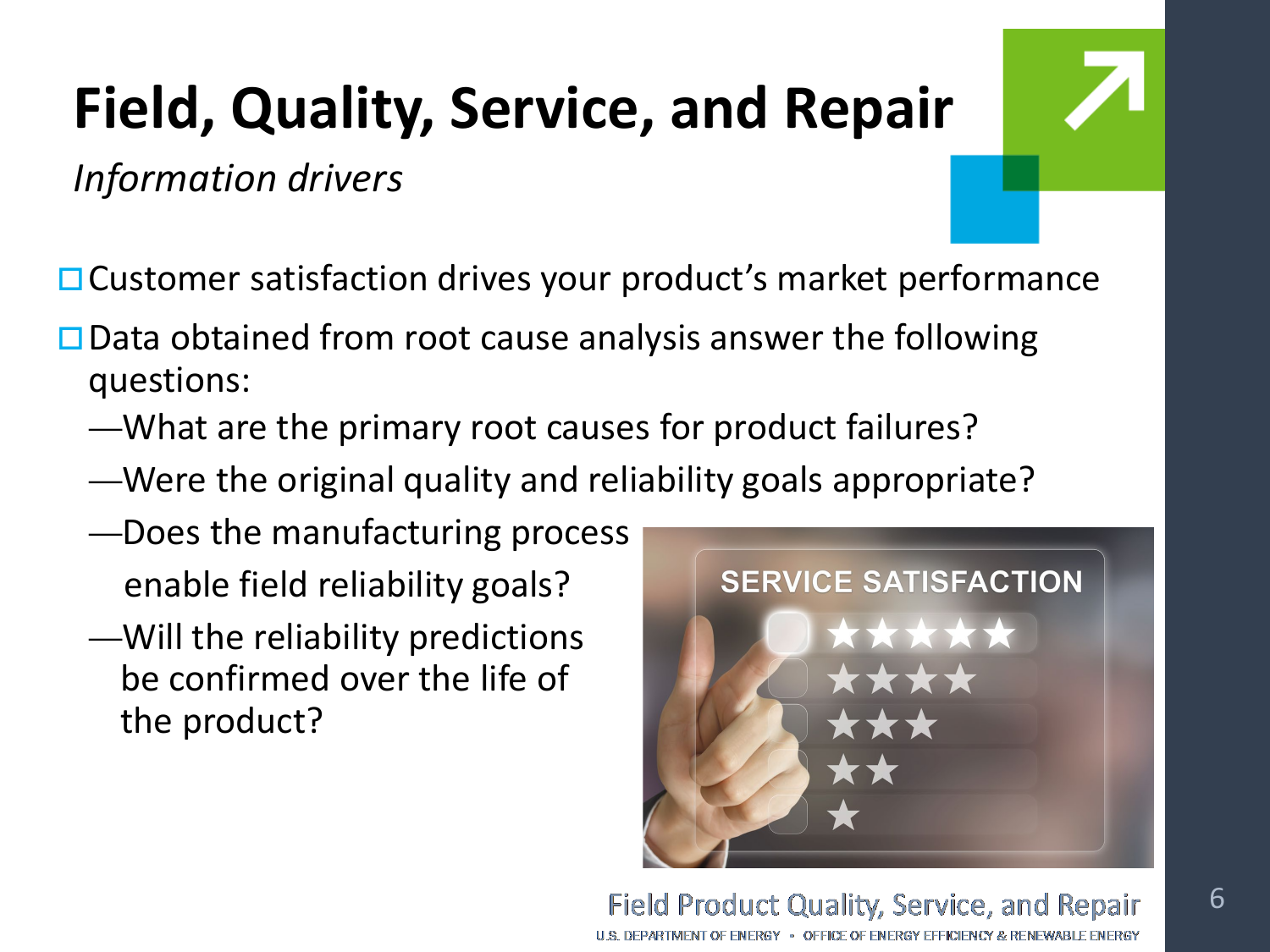# **Understanding Quality**

*Where does this fit into the development cycle?*



- $\square$  Monitor customer problems/field failures and create action plans to resolve these issues:
	- —Understanding initial design and manufacturing reliability goals
	- —If failures were caused by manufacturing defects/processes, or by the original design (failures are best corrected when **root cause** is found)
	- —Prioritize corrective actions based on the business impacts of field failures (i.e., customer satisfaction, scrap, yield, throughput, and labor costs) **Field Product Quality, Service, and Repair**

U.S. DEPARTMENT OF ENERGY . OFFICE OF ENERGY EFFICIENCY & RENEWABLE ENERGY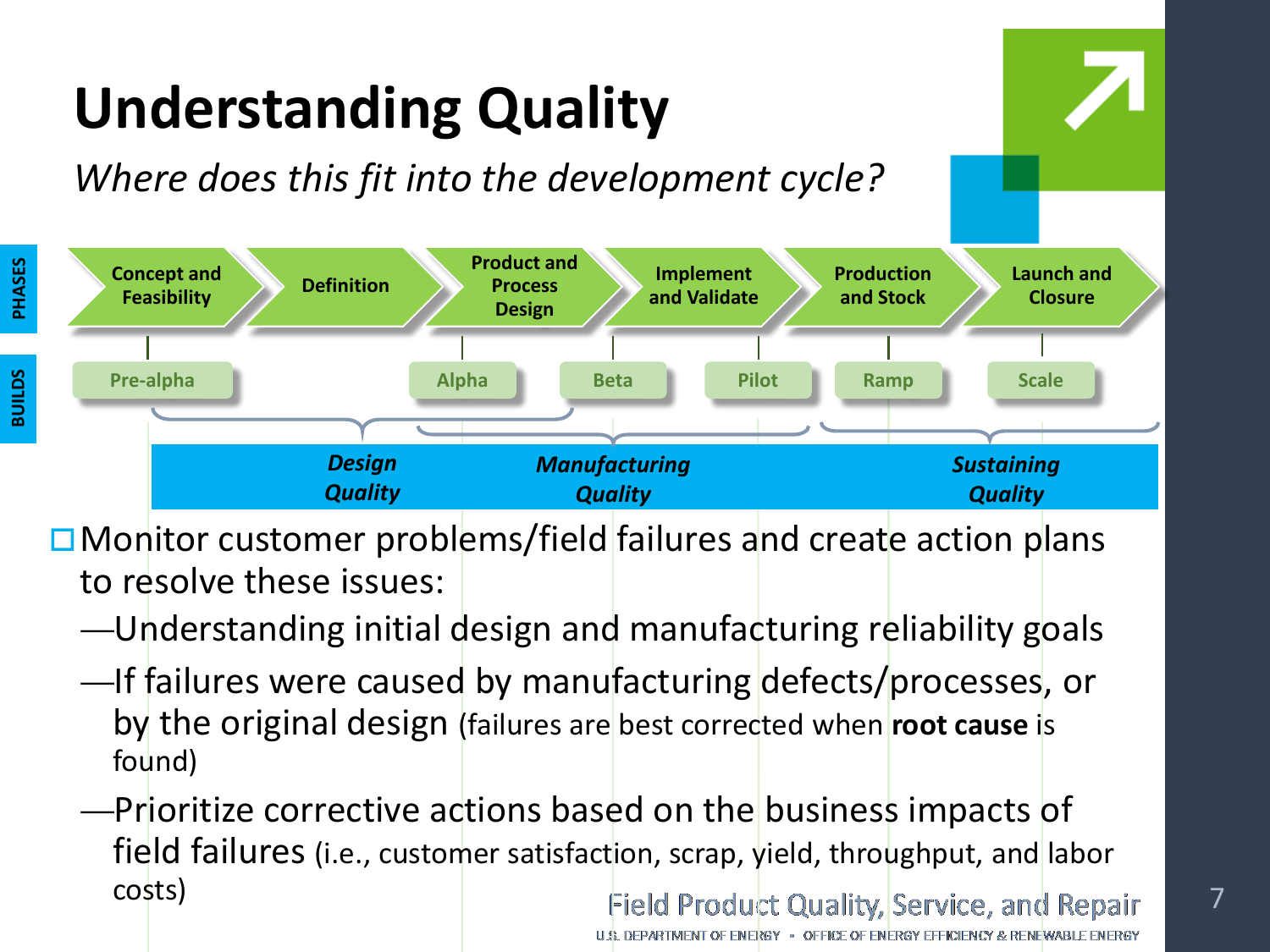### **Corrective Action/Prioritization**

*Early failures, analyzing data/feedback* 



*Understand early failures (after product launch) and take them to root* 

 $\Box$  This is a normal distribution curve

- $\Box$  Early failures are usually attributed to manufacturing quality (i.e., dimension control, material properties, assembly, and installation)
- □ Prioritize failures based on greatest business impact (i.e., cost and customer satisfaction)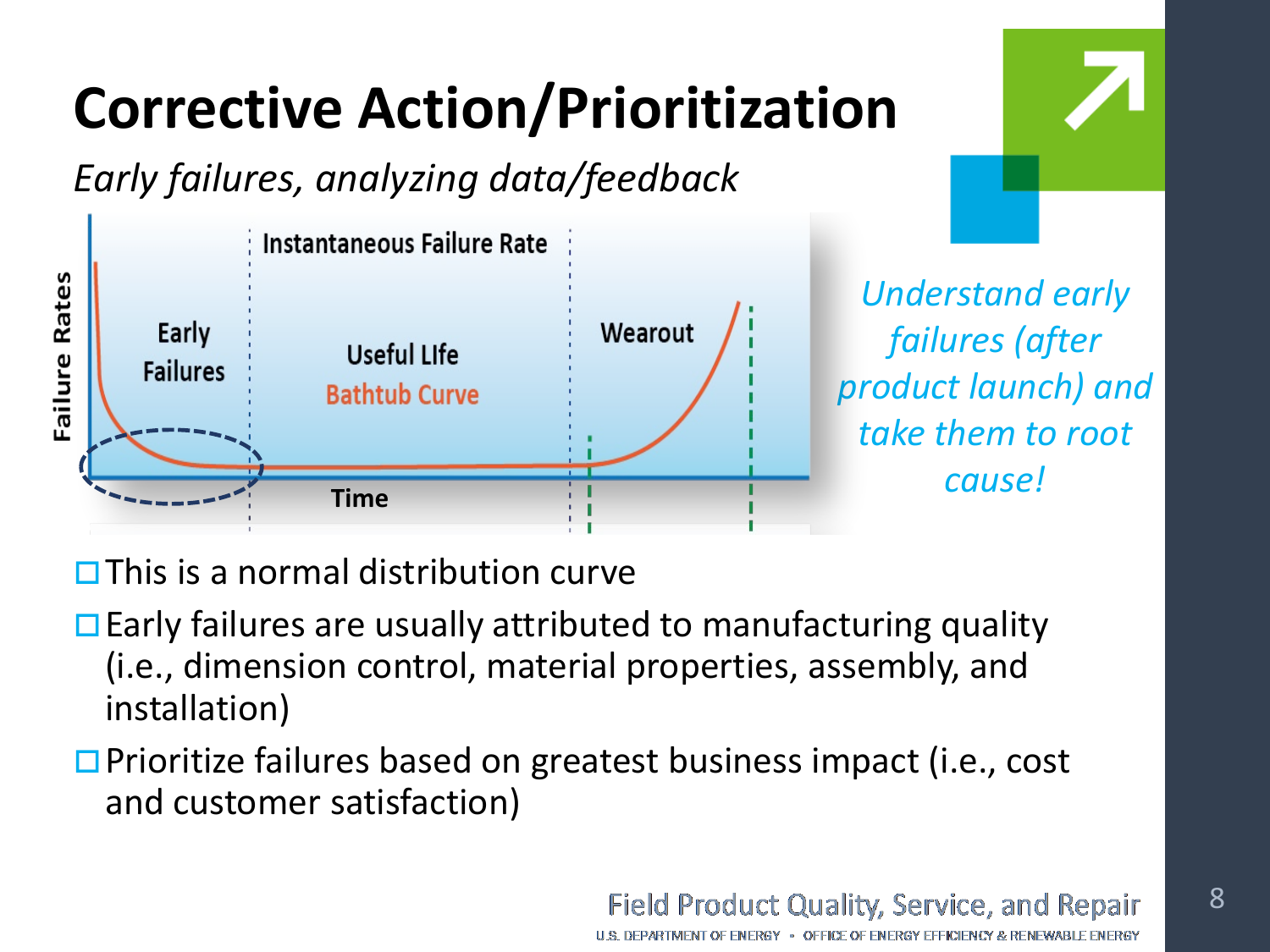## **Corrective Action/Prioritization**

*Early failures, analyzing data/feedback (cont.)* 





**Create a corrective action plan to prevent further failures (could be a manufacturing fix or a product design fix)**:

- □ Conduct Out-of-Box analyses (pull "finished" product and inspect top to bottom for issues)
- $\Box$  Develop a statistical sample plan

 $\Box$  If root cause is determined to be manufacturing, consider investments in new equipment, people, and processes to reduce scrap and/or improve yield **Field Product Quality, Service, and Repair**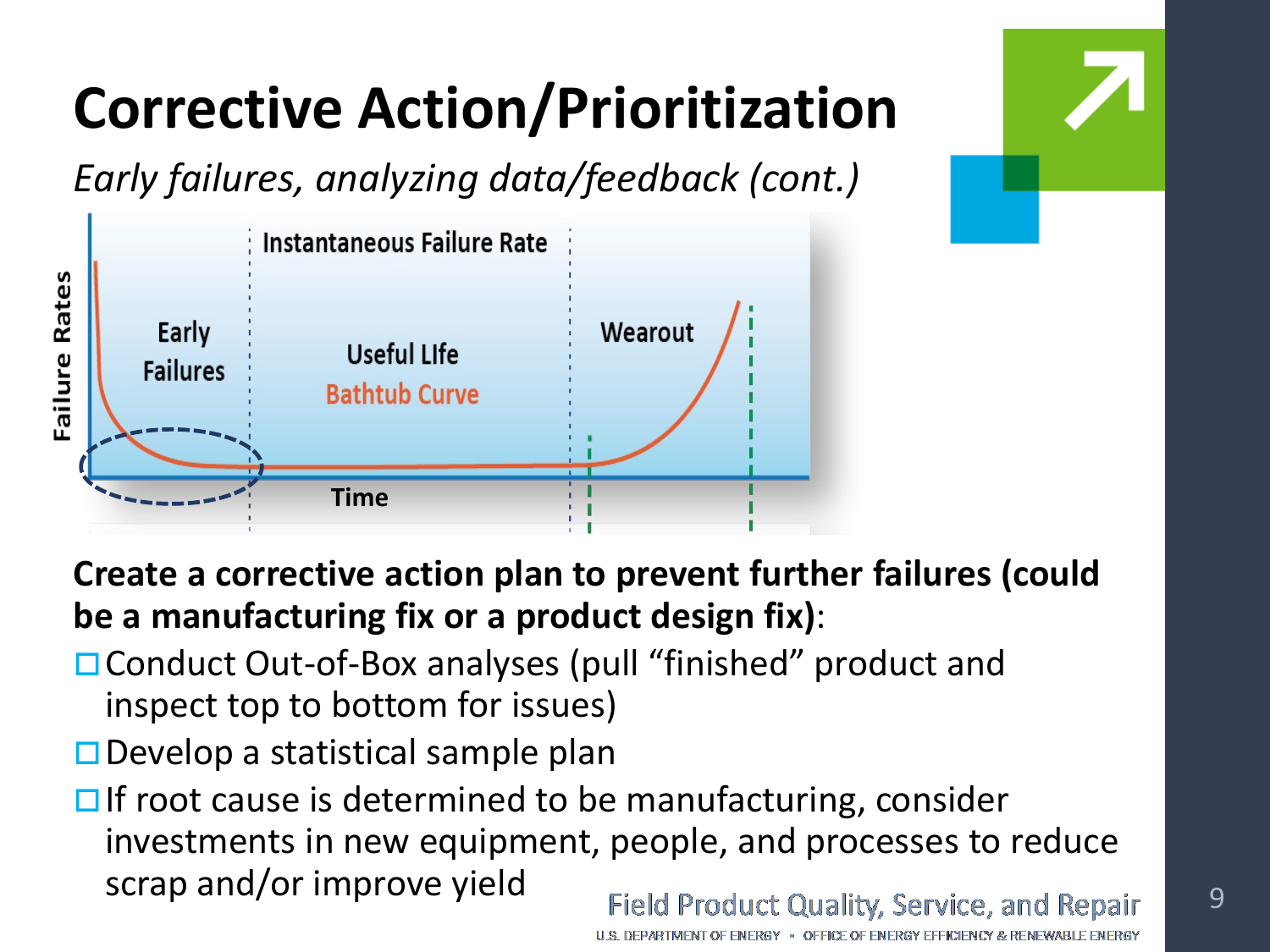### **Corrective Action/Prioritization**

*Constant failure rate, analyzing data/feedback*



 $\Box$  Early in the product's useful life, do not use the brute-force method of determining the percentage of failures in the field:

- —Field failure rate percentage = total units divided by number of failures
- $\Box$  This brute-force equation is not a good way of determining field quality from a manufacturing perspective because you will not be able to anticipate a product's failure quickly enough (especially early in the product's lifetime) **Field Product Quality, Service, and Repair**

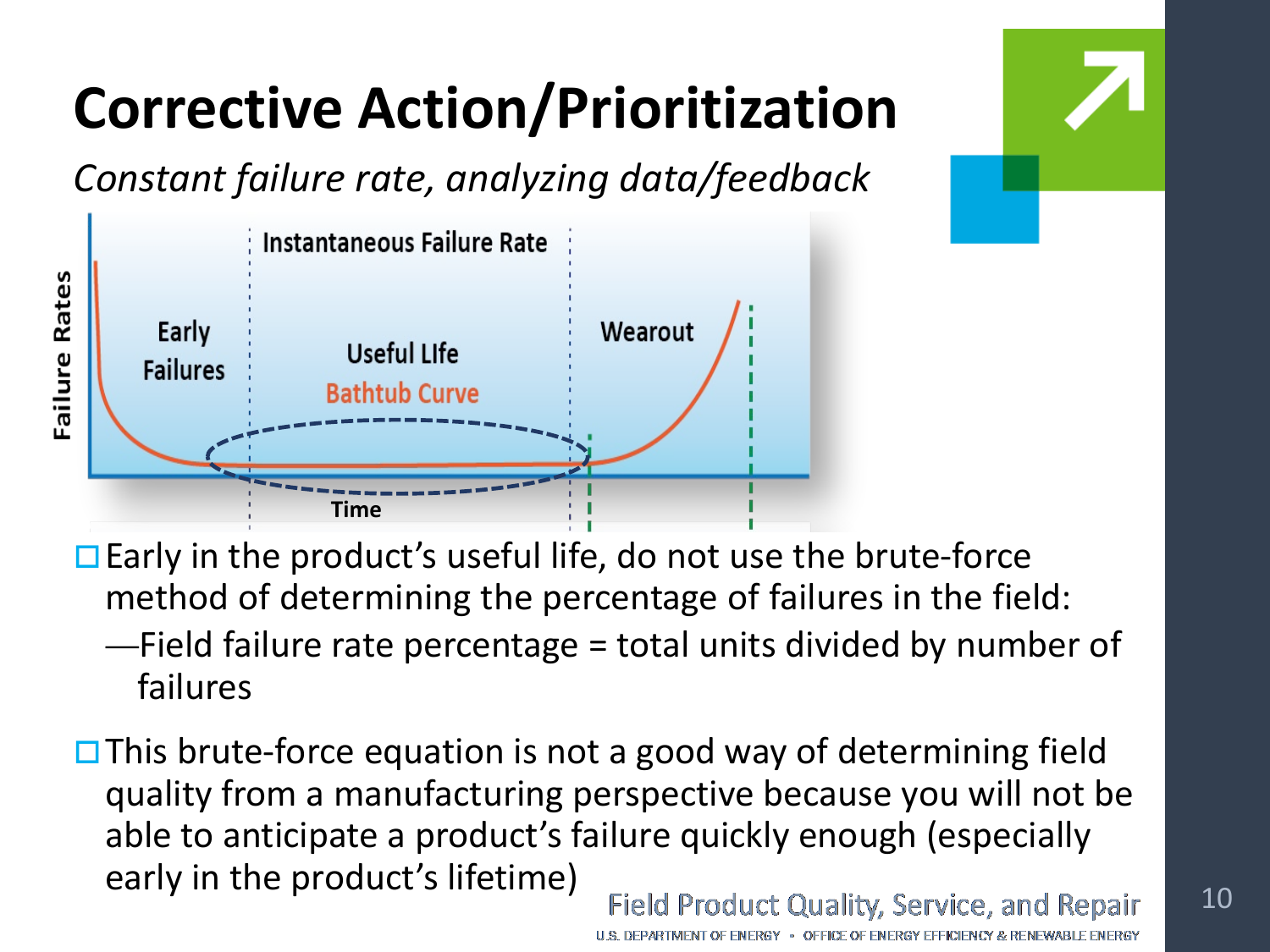#### **Cumulative Failure Distribution**

*Corrective action/prioritization*



 $\square$  To determine the starting point of product wear-out failures, use a **cumulative distribution function** (CDF)  $\square$  The CDF curve is a loglog plot of the same data as the bathtub curve (top). When the straight line (constant failure rate) begins to curve, it is an indication of wear-out failures

#### **Field Product Quality, Service, and Repair**

LLS DEPARTMENT OF ENFRGY . OFFICE OF ENFRGY FEEICIENCY & RENEWABLE ENFRGY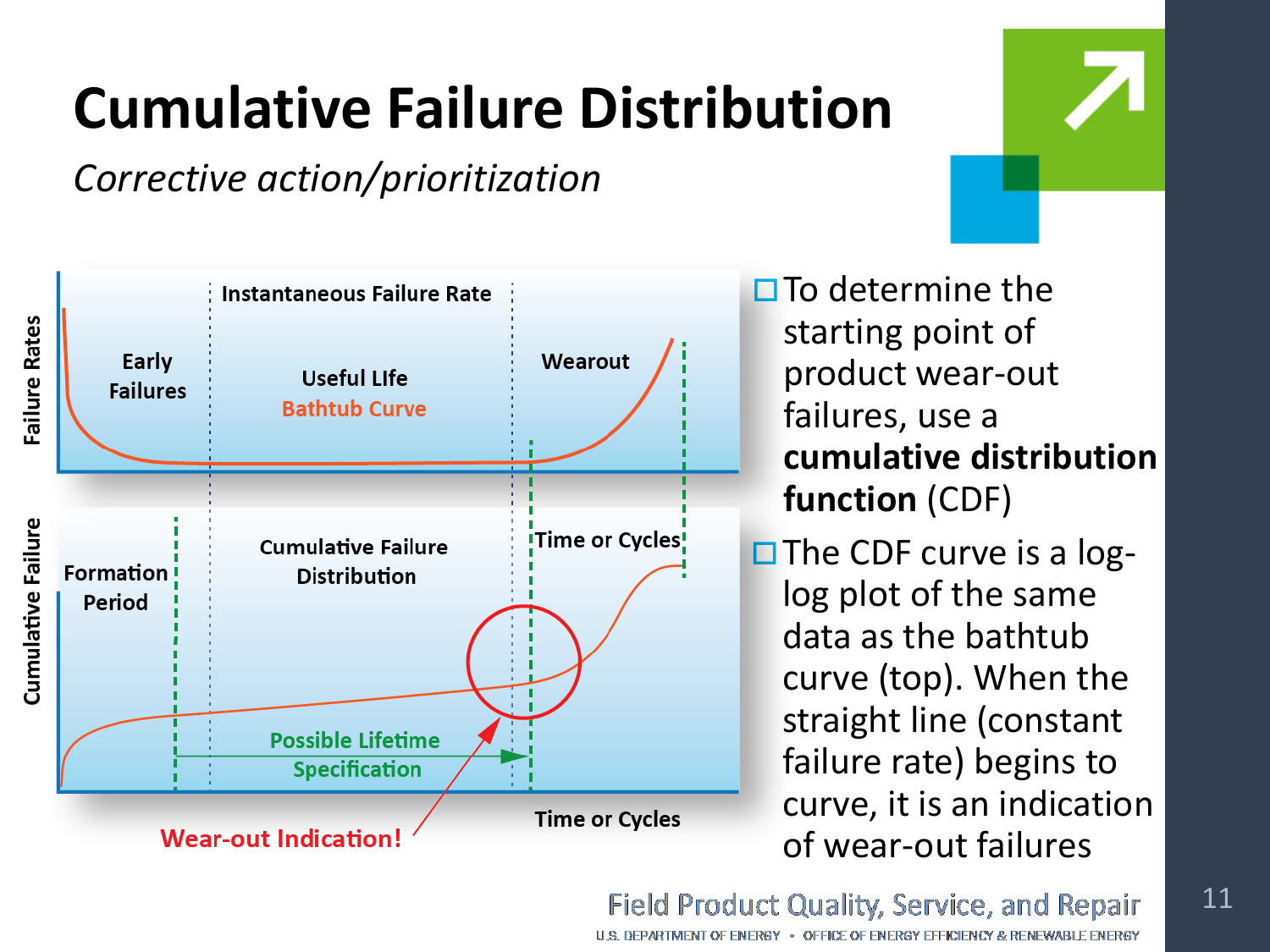#### **Cumulative Failure Distribution**

*Corrective action/prioritization (cont.)*



 $\square$  The CDF curve provides the cumulative probability of when a part and/or assembly might fail

*Corrective actions can be made if actual wear-out occurs earlier than predicted*

#### **Field Product Quality, Service, and Repair**

LLS DEPARTMENT OF ENFRGY . OFFICE OF ENFRGY FEEICIENCY & RENEWABLE ENFRGY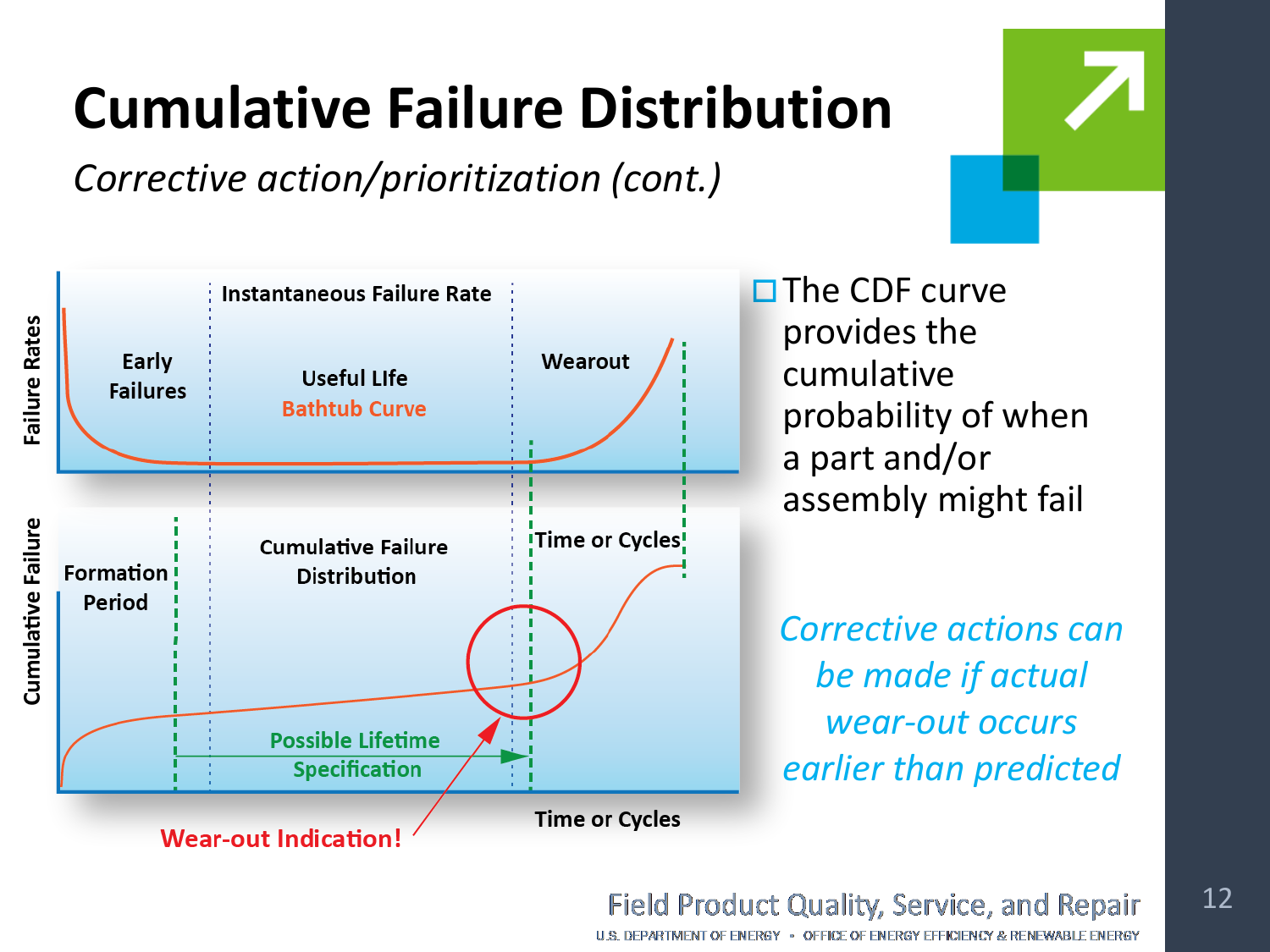#### **Cumulative Failure Distribution**

*Corrective action/prioritization (cont.)*



*Knowing if a part or subassembly is experiencing early wear-out failures is critical to keeping the impact of the failure to a minimum*

 $\Box$  Part and system CDFs should be tracked separately

- —Use the part/sub-assembly CDFs to give early indications that wear out is starting to occur, which allows corrections prior to system failure
- —Catching wear-out failures in parts/subassemblies as early as possible is critical to ensuring the highest overall systemsustaining quality and lowest possible warranty impact

**Field Product Quality, Service, and Repair** "PARTMENT OF ENERGY . OFFICE OF ENERGY FEEICIENCY & RENEWABLE ENERGY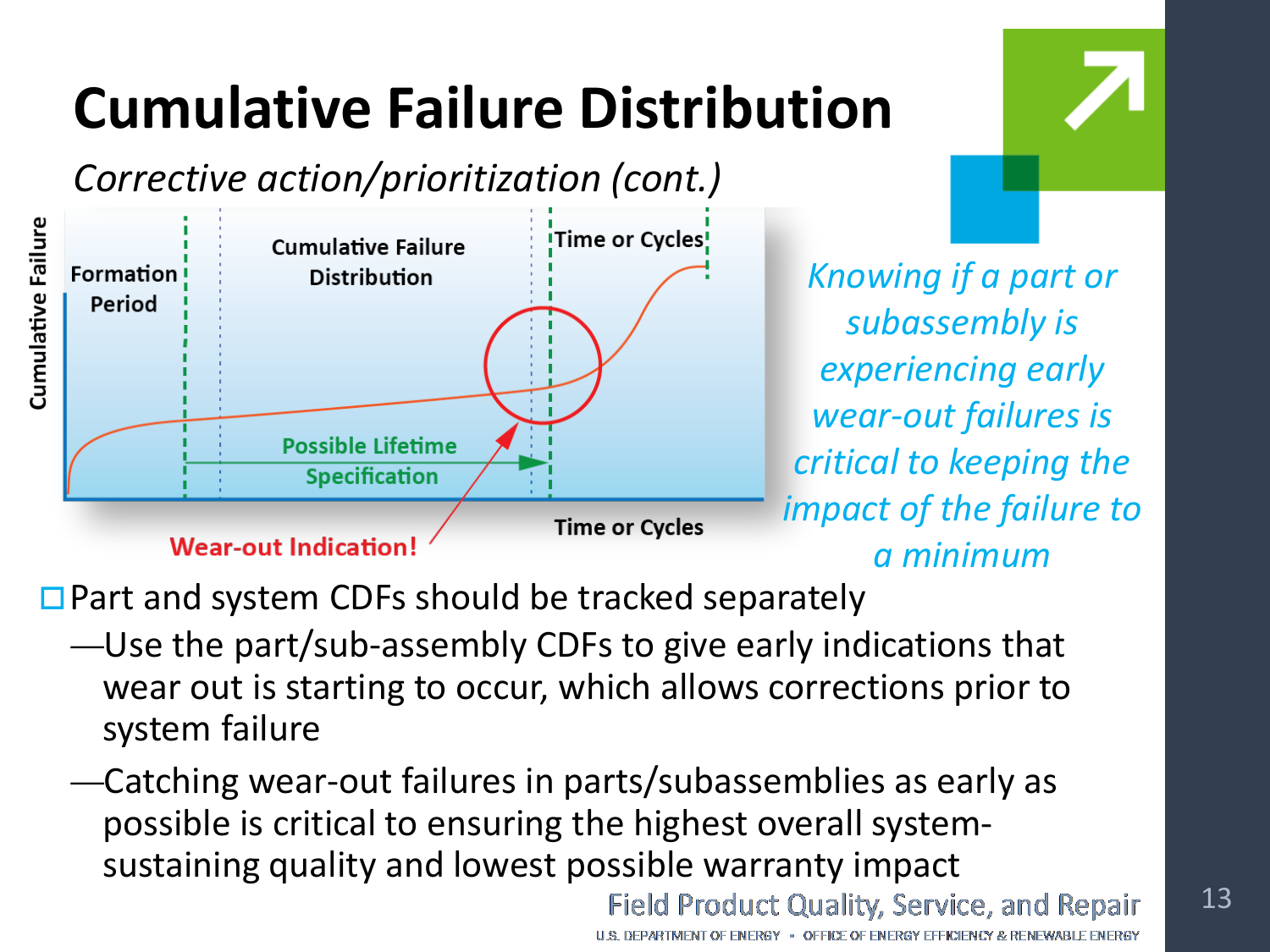#### **Customer Complaint Resolution**

*Best practices*

14

- $\Box$  Be an active participant in all service and repair discussions
- $\Box$  Understand the customer's expectations versus actual issues and complaints (perception is reality to customer satisfaction)
- □ Closely track early failures and drive quickly to root causes
- $\Box$  Know that the design intent and manufacturing processes will help direct issue resolution to the correct department quickly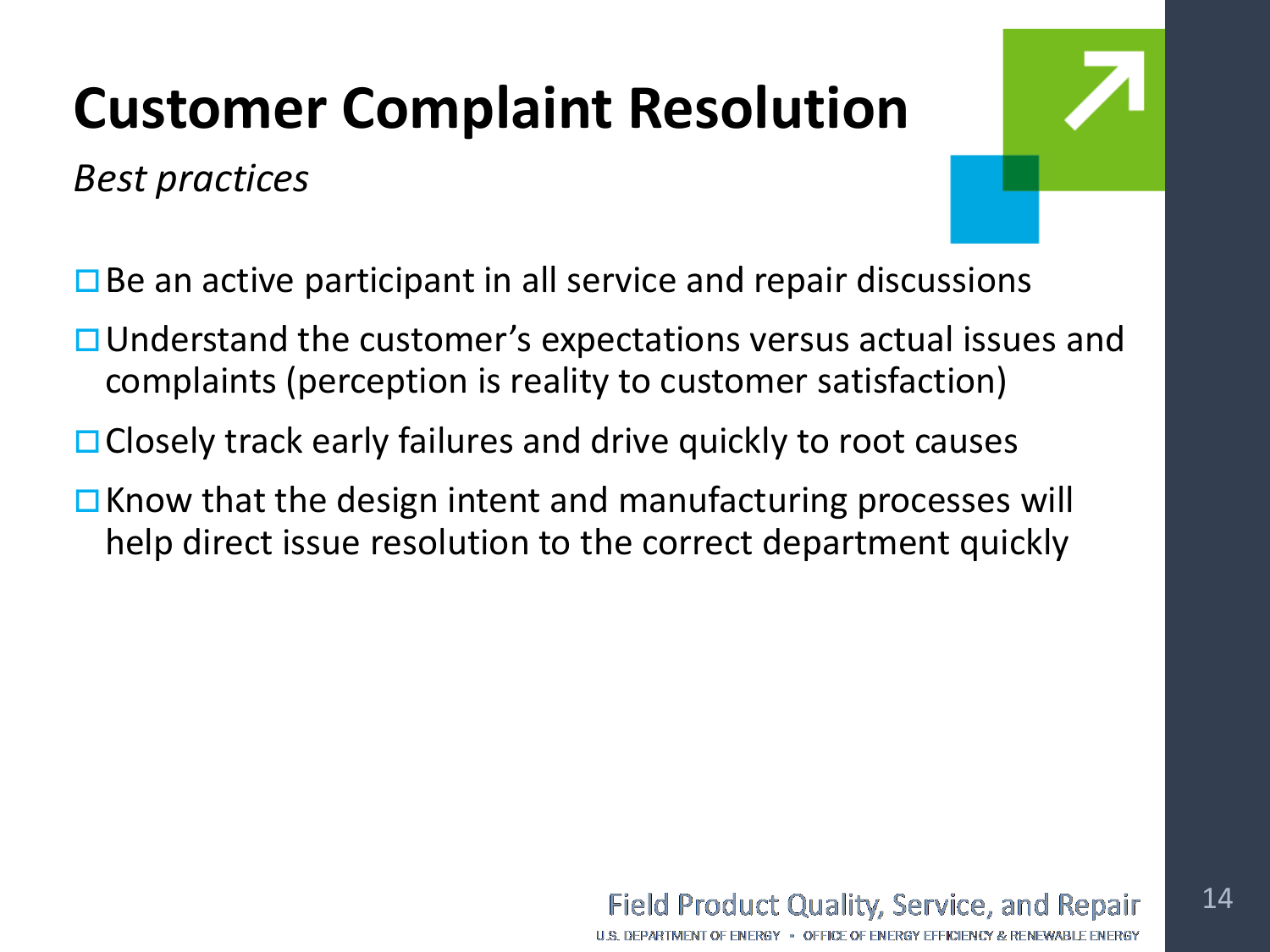#### **Customer Complaint Resolution**

*Best practices (cont.)*

- $\Box$  Understand the biggest business impacts from failures and prioritize corrections to manufacturing processes and/or design improvements
- $\Box$  Verify that all issues were resolved and follow up with the customer to explain the root cause of the problem and how corrective actions were implemented
- $\Box$  Provide the most value to your customers and to your business by understanding the quality drivers across the entire product lifecycle